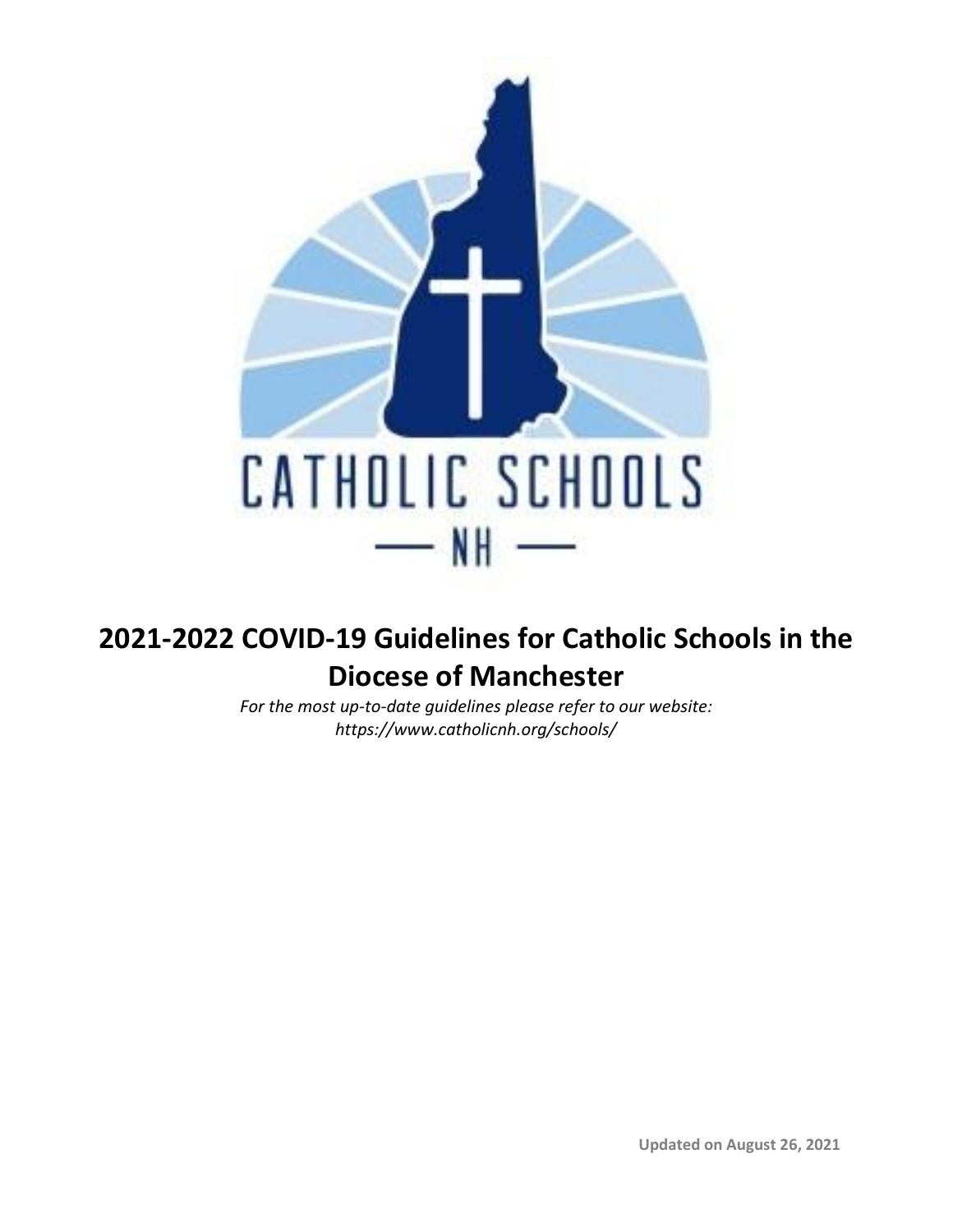## **INDEX**

| Ι. |    |                                                                                                                                                                                         | Page 4 |
|----|----|-----------------------------------------------------------------------------------------------------------------------------------------------------------------------------------------|--------|
|    |    |                                                                                                                                                                                         | Page 4 |
|    |    |                                                                                                                                                                                         | Page 4 |
|    |    | 1. Continue building a culture that promotes staying home or<br>going home when you are sick or not feeling well                                                                        | Page 5 |
|    |    | 2. Create a consistent process for when employees or students                                                                                                                           | Page 5 |
|    | 3. |                                                                                                                                                                                         | Page 6 |
|    |    | 4. Covid Vaccines will not be required for employees, students, or<br>visitors and school employees will remember that a person's<br>vaccination status is personal medical information | Page 8 |
|    |    | 5. Frequently washing or sanitizing hands throughout the day                                                                                                                            | Page 8 |
|    |    | 6. Social distancing is strongly encouraged between individuals                                                                                                                         | Page 8 |
|    |    | 7. Disinfecting desk areas and shared supplies should remain the                                                                                                                        | Page 8 |
|    |    | 8. Visitors …………………………………………………………………………………                                                                                                                                             | Page 8 |
|    |    | 9. Common areas.                                                                                                                                                                        | Page 9 |
|    |    | 10. All schools will have a communication plan to educate staff,<br>families, and children about COVID-19 health and safety                                                             | Page 9 |
|    |    |                                                                                                                                                                                         | Page 9 |
|    |    | IV: Monitor ongoing health updates and the effectiveness of the plan                                                                                                                    | Page 9 |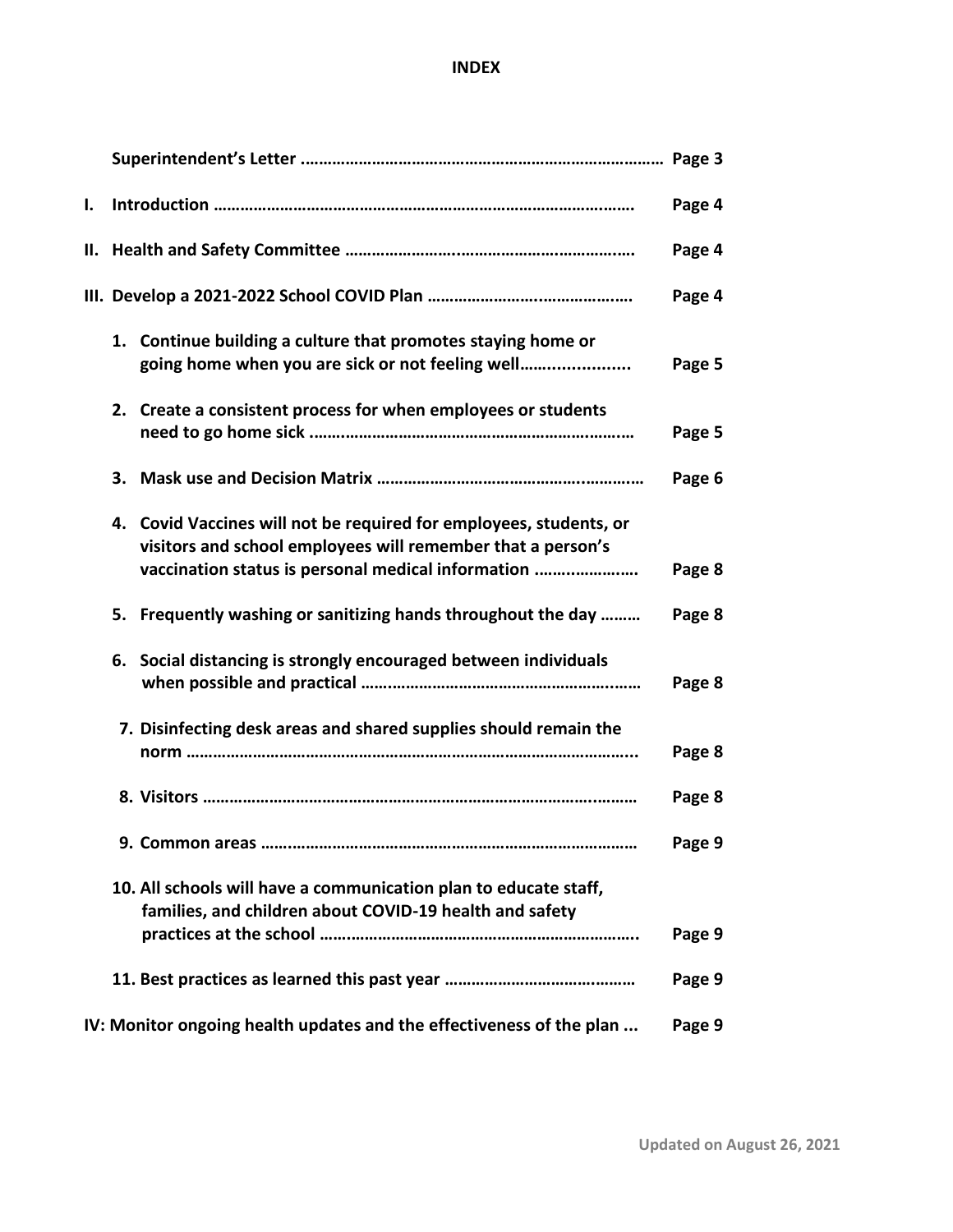

August 25, 2021

Dear New Hampshire Catholic School Community,

Catholic schools in New Hampshire have been in the forefront of in-classroom learning for the entire 2020-2021 academic year. Through the unwavering commitment of our school leaders, faculty, staff, and parents we were able to educate over 3,500 students in classrooms for the duration of the year with over 500 new students experiencing Catholic education for the very first time.

Our faculty and staff are to be especially commended for their courage and perseverance throughout the many challenges in making learning in the classroom possible. Considering current CDC & NHHS guidance, current data trends, proven practices in our Catholic schools, input from Catholic school leaders, and input from parents with regards to their children; the Catholic School Office for the Diocese of Manchester has developed the following 2021-2022 COVID-19 Guidelines for all diocesan and parish Catholic schools.

As we move forward as a community of faith, it is important to note that this new guidance is designed to provide a better balance between in-classroom learning and necessary protocols for the safety of all students, faculty, and staff in our buildings.

We pray in thanksgiving for our ability to deliver in-person learning for the entire year and that our Lord bless each of you and your families abundantly. We pray especially, through the intercession of our Blessed Mother, that our Lord continue to bless every Catholic school community in our diocese with more wonderful families to experience the beauty of the education our schools provide.

Yours in Christ,

Davida Thbank

Superintendent of Catholic Schools Diocese of Manchester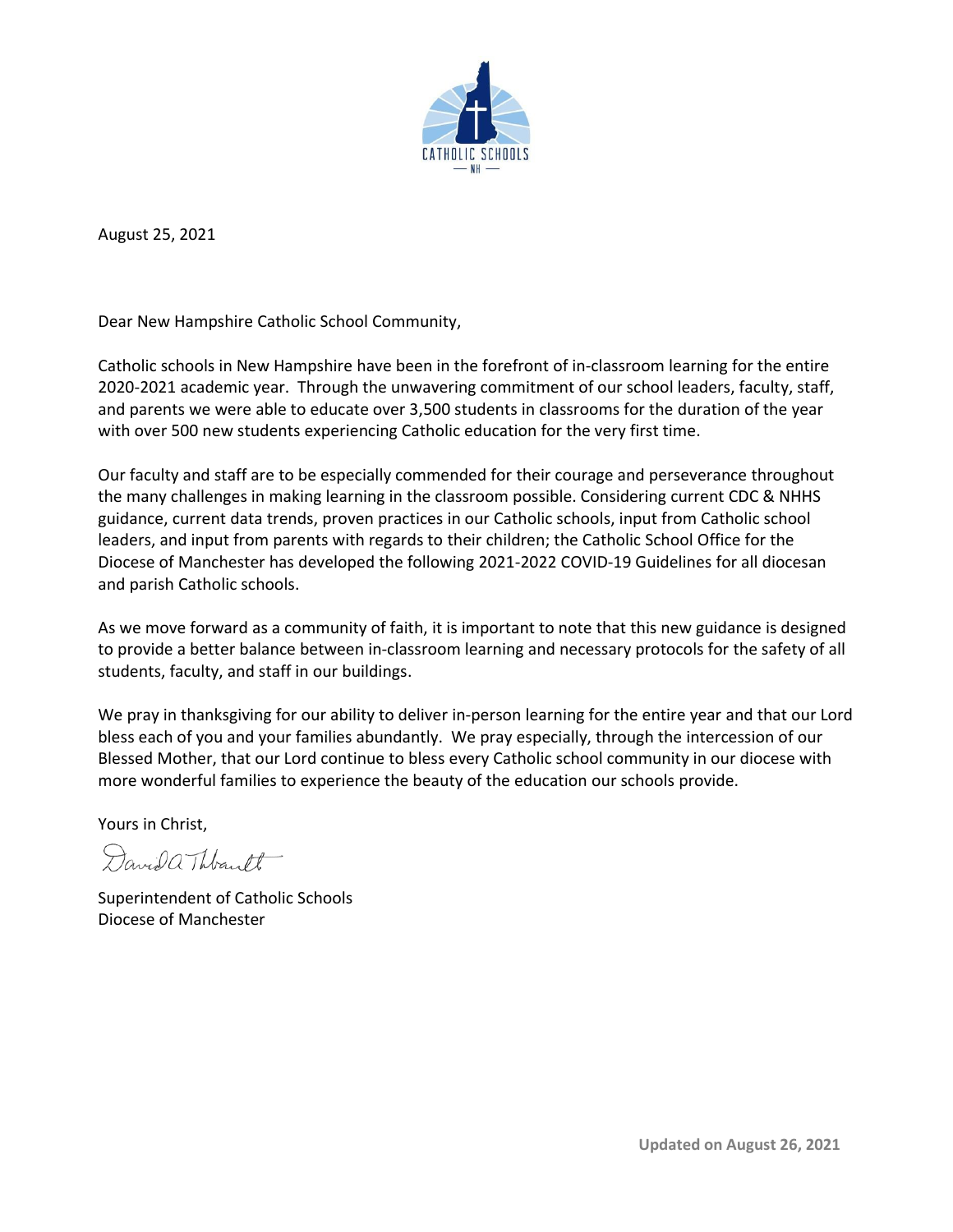## **I. Introduction**

Catholic schools in the Diocese of Manchester successfully delivered in-classroom instruction this past year despite many challenges; however, these challenges demonstrated the incredible sacrifice, perseverance, and courage by our families, faculty, and staff. Learning from this experience, the Catholic School Office for the Diocese of Manchester has developed the following COVID-19 guidelines for Catholic diocesan and parish schools to implement during the 2021-2022 school year. These guidelines were informed by the Diocese of Manchester COVID guidance for parishes, CDC, NH DHHS, current infection rates, current vaccination data, medical professionals, best practices learned in our Catholic schools, input from Catholic school leaders, the Diocesan School Board, and input from parents with regards to their children.

These guidelines intentionally attempt balance the physical safety of employees, students, families, and visitors with the spiritual, academic, physical, and emotional needs of individual students and employees. They are based on currently known COVID-19 trends in New Hampshire and **may be updated as new information or requirements become available over the course of the 2021-2022 academic year.**

These guidelines are to assist Catholic school leaders in the Diocese of Manchester in updating their COVID-19 school plans to conform to diocesan norms.

## **II. Establishment of a Health and Safety Committee by the local School Advisory Board**

The continuation of a formal COVID Taskforce is no longer necessary, however, being an integral part of a school's governance, it is important that the advisory board consult school leadership regarding COVID-19 planning and decision making moving forward. Therefore, each school board will create a Health and Safety Committee to assist the school leader in following these guidelines during the 2021-2022 academic year. The committee may have non-board members serve on the committee and, as input from all stakeholders is essential, it is highly recommended that the committee include at least one school employee, **a local medical professional**, a parent, a board member, the school leader, and the pastor in the case of a parish school. School boards should be consulted and have input regarding the plan brought forth by the committee to assist school leadership in adhering to these guidelines. *The ultimate goal for the committee is review and assist in the implementation of these COVID -19 Guidelines so the educational experience of our students and their families remains safe yet uninterrupted. Adjustments to the school's plan should only be made if new there is new local or state COVID-19 data or requirements during the academic year that would require a change in the plan.*

### **III. Develop a 2021-2022 School COVID Plan**

Plans, in union with diocesan COVID-19 Guidelines, will balance safety, risk, cost, and logistics with the spiritual, emotional, and academic needs of students when developing a new plan. Understanding current COVID data in your local community, how well the school leveraged ESSER and EANS funding, the school's current resources, and the school's continued needs will help the committee prioritize what is necessary and what can logistically be accomplished. The following guidance are points of inclusion that must be addressed in the school's 2021-2022 COVID plan for the beginning of the year.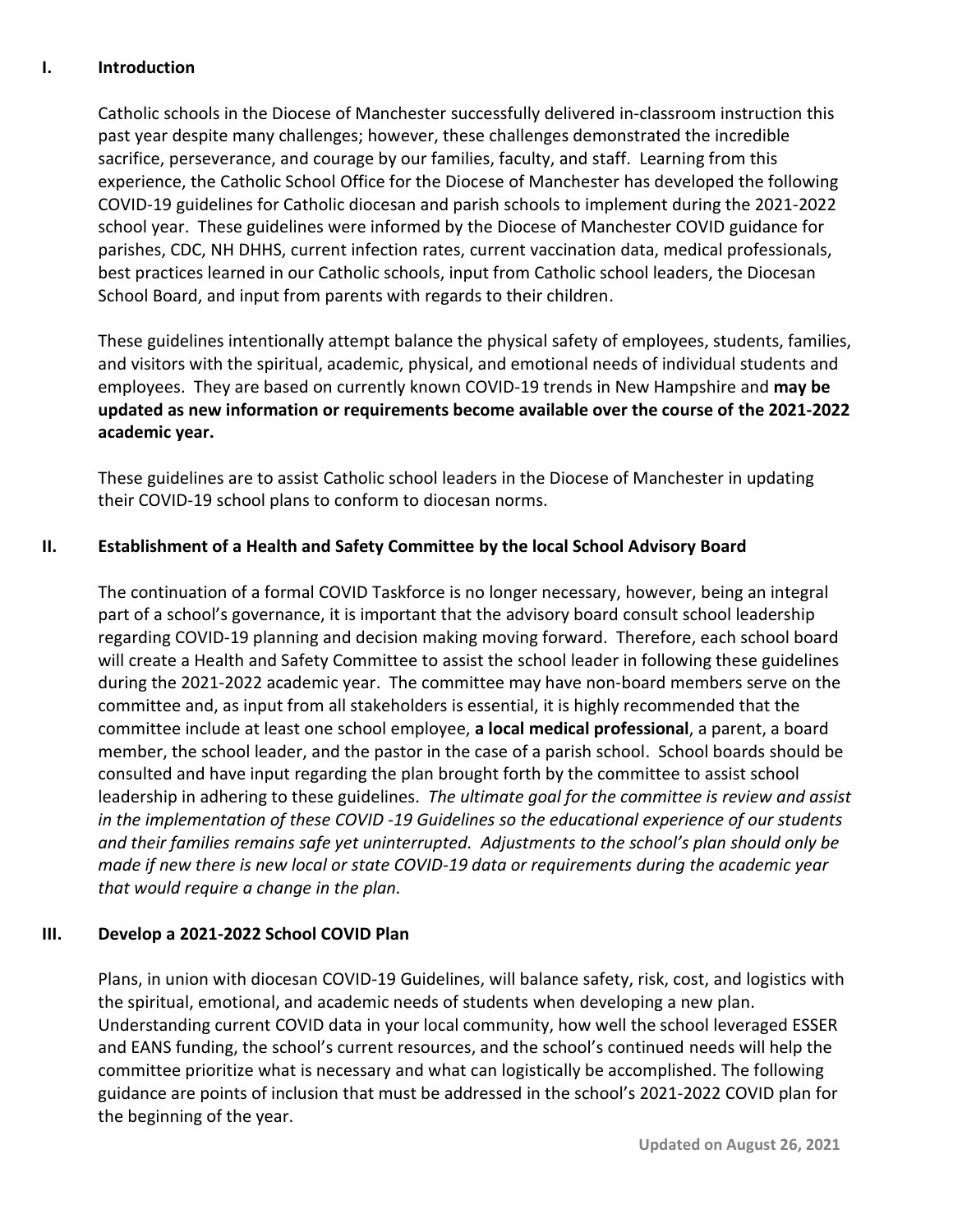## **1. Continue building a culture that promotes Staying Home or Going home when you are sick or not feeling well:**

Employees and students must stay at home and not report to school if they are sick or not feeling well. They must also notify a designated contact person at the school to inform them of their decision to stay home. Being sick or nor feeling well includes having but not limited to the following symptoms:

- a. Have a fever or feel feverish in the last 72 hours, including chills, or shaking.
- b. Experiencing any new muscle aches or pains, headache, nausea, severe fatigue without apparent cause, or diarrhea
- c. Changes in sense of taste or smell
- d. Temperature over 100 degrees
- e. Sudden onset of respiratory symptoms such as cough, or shortness of breath (unless known medical condition such as COPD or CHF). If they suffer annually from allergies (e.g. sneezing, red eyes, runny nose & cough), have them discuss these symptoms with the designated contact person. If they do not normally suffer allergies, they will be asked to get a doctor's note.

If an employee or student gets sick or is not feeling well at school, they must notify the designated contact person and leave the building immediately. If they are not able to leave the building immediately due to their condition or lack of transportation, then they will be directed to a designated isolation area. School leadership will work with employees if they need to remain home after demonstrating symptoms to discuss their available sick time and the possibility of working remotely if the employee is able. If any issues arise, school leadership will work with the diocesan Human Resource Department to explore all options including sick leave and disability time if necessary.

## **2. Create a consistent process for when employees or students need to be home sick or in quarantine:**

If an employee or student gets sick at school and needs to return home or is already home sick, the designated contact person will contact the employee or the parents for further discussion. If the employee or parents of a sick student determine quarantine is necessary based on New Hampshire [Quarantine Guidelines](https://nam02.safelinks.protection.outlook.com/?url=https%3A%2F%2Fwww.dhhs.nh.gov%2Fdphs%2Fcdcs%2Fcovid19%2Fdocuments%2Fself-quarantine-covid.pdf&data=04%7C01%7CDThibault%40rcbm.org%7C995a98186cc24a7aa9bc08d89ae2e0c8%7C3b55b6744f934a708091262d87011e7d%7C0%7C0%7C637429647412851854%7CUnknown%7CTWFpbGZsb3d8eyJWIjoiMC4wLjAwMDAiLCJQIjoiV2luMzIiLCJBTiI6Ik1haWwiLCJXVCI6Mn0%3D%7C1000&sdata=nooCFPIPsXURLVJu%2BhStpMkACbOmlrlzDN2zVv81KrQ%3D&reserved=0) accommodations will be made for remote instruction and learning if they are well enough to work/learn at home. See the [New Hampshire Quarantine Guidelines](https://nam02.safelinks.protection.outlook.com/?url=https%3A%2F%2Fwww.dhhs.nh.gov%2Fdphs%2Fcdcs%2Fcovid19%2Fdocuments%2Fself-quarantine-covid.pdf&data=04%7C01%7CDThibault%40rcbm.org%7C995a98186cc24a7aa9bc08d89ae2e0c8%7C3b55b6744f934a708091262d87011e7d%7C0%7C0%7C637429647412851854%7CUnknown%7CTWFpbGZsb3d8eyJWIjoiMC4wLjAwMDAiLCJQIjoiV2luMzIiLCJBTiI6Ik1haWwiLCJXVCI6Mn0%3D%7C1000&sdata=nooCFPIPsXURLVJu%2BhStpMkACbOmlrlzDN2zVv81KrQ%3D&reserved=0) for more details.

Students and employees will follow the state and Federal guidelines on quarantining and isolation for those who test positive, travel outside the United States or on cruise ships, or have close contact with someone who has symptoms or confirmed COVID-19. Relevant guidance can be found here:

<https://www.dhhs.nh.gov/dphs/cdcs/covid19/documents/employee-travel-guidance.pdf> <https://www.dhhs.nh.gov/dphs/cdcs/covid19/documents/travel-guidance.pdf>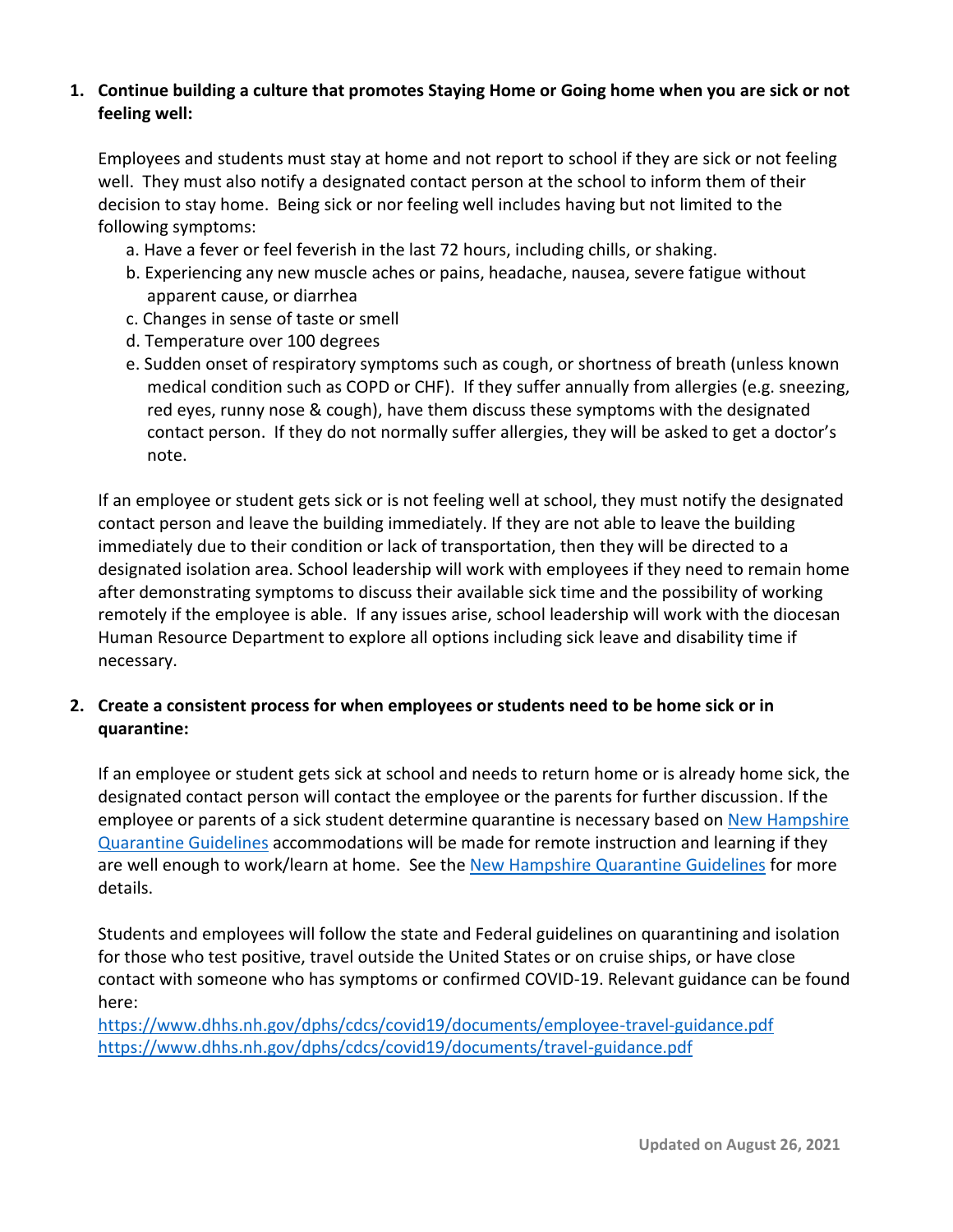## **3. Mask Use and Decision Matrix:**

1. Mask Use

## *The goal for every Catholic school remains to leave mask use a parental choice for families and a personal choice for employees. The shift to universal face mask use should be implemented only when community and school conditions dictate that such a shift would be critical in preventing the disruption of in-person learning.*

Every Catholic school will strive to leave the decision of mask use to the individual employee and parents regarding the use of masks by their children whenever possible.

As of July 21, 2021, NH DPHS is still recommending face mask use based on a local assessment of risk from COVID-19 in the community. Based on current COVID trends in NH, school leaders may adjust their COVID plans and increase COVID mitigations (including universal mask wearing) depending on what is happening in their local community. When discerning such changes, our school leaders, in consultation with their school boards' health and safety committees, are being asked to consider the following before requesting an increase in the level of COVID mitigations, including universal mask wearing for all students and employees:

- First and foremost, an assessment of risk from COVID-19 in their local school and surrounding community,
- Parental authority over medical decisions for their children,
- The social/emotional/spiritual health of students and staff,
- And the academic needs of students.

The primary factors to consider when determining whether indoor face mask use is appropriate are:

- 1) Increasing COVID-19 in the surrounding community; and
- 2) Increasing infections and clusters within the school; and
- 3) Whether the risk of COVID-19 in the school community **outweighs** parental authority and the social/emotional, academic, and spiritual needs of the students and employees.

Once the risk of COVID-19 in their local community outweighs parental authority and the social/emotional, spiritual, and academic health of the students as determined by school leaders and their advisory bodies, it makes sense to move to universal mask wearing in 2-week period increments, with re-assessments after two weeks. It remains a primary goal that the decision to wear a face mask be left to parent and employee choice. **Any change towards universal mask wearing may only be enacted after the school leader receives approval from the Superintendent.**  You may find updated NH COVID numbers by region at **<https://www.covid19.nh.gov/>**.

2. Decision Matrix for Indoor Mask Use

It is recommended that each school adopt the following decision matrix which was informed by the NHDPHS decision matrix published on August 11, 2021 but modified to meet our criteria for determining when indoor mask use will be required during the 2021-2022 school year.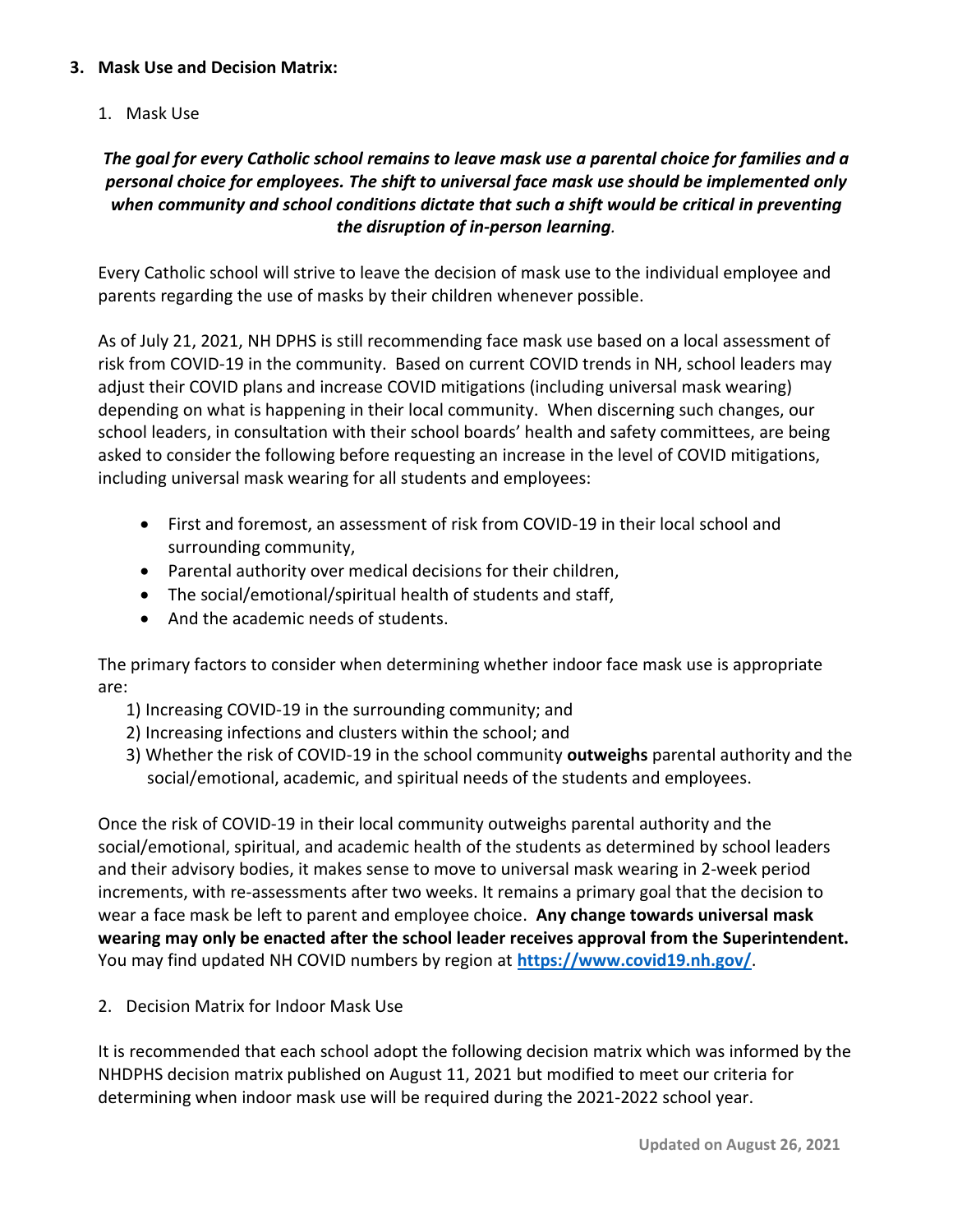## Catholic School Recommended Decision Matrix for Indoor Mask Use

|                       |                                                                                     | <b>Level of Community Transmission</b>                            |                        |                                                                          |  |  |  |  |  |
|-----------------------|-------------------------------------------------------------------------------------|-------------------------------------------------------------------|------------------------|--------------------------------------------------------------------------|--|--|--|--|--|
|                       |                                                                                     | <b>Minimal</b>                                                    | <b>Moderate</b>        | <b>Substantial</b>                                                       |  |  |  |  |  |
| Cases Within Facility | <b>0 Known Cases of COVID</b><br>among Students and<br><b>Employees</b>             | Decision*                                                         | Decision*              | arental and Employe arental and Employe arental and Employe<br>Decision* |  |  |  |  |  |
|                       | <b>Sporadic Cases without</b><br><b>Evidence of Facility</b><br><b>Transmission</b> | arental and Employe arental and Employe<br>Decision*<br>Decision* |                        | Universal <sup>1</sup>                                                   |  |  |  |  |  |
|                       | <b>Single Cluster</b>                                                               | Targeted                                                          | <b>Targeted</b>        | Universal <sup>T</sup>                                                   |  |  |  |  |  |
|                       | <b>Multiple Cluster or a Larger</b><br><b>Outbreak</b>                              | Universal <sup>T</sup>                                            | Universal <sup>T</sup> | Universal <sup>T</sup>                                                   |  |  |  |  |  |

(Informed by the NHDPHS Indoor Face Mask Recommendation Matrix)

*\*We strongly encourage the use of masks for anyone over the age of two when indoors at school and especially those more vulnerable or are concerned for more vulnerable family members at home.* 

*<sup>ꝉ</sup>Exceptions are encouraged when schools have achieved high vaccination rates or are participating in the NH Safer at*   $S$ chool asymptomatic testing program.

**universal face mask use is required, the requirement only applies to indoor settings.** During those limited periods when community transmission or cases within the school require universal face mask use, the school will endeavor to provide opportunities for mask breaks throughout the day.

For levels of community transmission, the school will rely on the assessment of NH counties located on the New Hampshire Department of Health and Human Services ("NHDHHS") school dashboard located at: [https://www.covid19.nh.gov/dashboard/schools.](https://www.covid19.nh.gov/dashboard/schools) See example below:

| School Level<br>K-12 School  |                                                       | <b>Community Level Transmission Metrics - Nashua</b><br>(Not School Specific) |                                    |                                           |                  |                                            |                                         |  |  |  |
|------------------------------|-------------------------------------------------------|-------------------------------------------------------------------------------|------------------------------------|-------------------------------------------|------------------|--------------------------------------------|-----------------------------------------|--|--|--|
| Show Map By<br>All Schools   | Level of<br>Transmission                              |                                                                               | New Cases per 100k<br>over 14 days |                                           |                  | 7-Day Total Test<br><b>Positivity Rate</b> |                                         |  |  |  |
|                              | Substantial                                           |                                                                               |                                    | 197.4                                     |                  | 6.3%                                       |                                         |  |  |  |
| Equal In-Person/Remote       |                                                       | <b>School Specific Case Data - Current School Year</b><br>(Onsite Cases Only) |                                    |                                           |                  |                                            |                                         |  |  |  |
| <b>图 Hybrid</b><br>In-Person | $\Delta H$                                            | Search by School District (K-12 Schools Only)                                 |                                    | Search by School Town<br>Nashua           |                  |                                            |                                         |  |  |  |
| Remote<br>Not Provided       | Search by School Name<br>All                          |                                                                               |                                    | Onsite/Offsite Cases<br>Onsite Cases Only |                  |                                            | (2)                                     |  |  |  |
| $\delta^{\circ}$             | Total Onsite<br><b>Active Cases</b><br>$\mathbf{1}$   | Total Onsite<br>Recovered Cases<br>246                                        |                                    | Current Onsite<br>Clusters<br>Ω           |                  |                                            | Current Onsite<br>Outbreaks<br>$\Omega$ |  |  |  |
|                              | School Name                                           |                                                                               | Active<br>Cases                    | Recovered<br>Cases                        | Cluster<br>Count | Current<br>Outbreak                        | Last Case<br>Reported                   |  |  |  |
| ó                            | Nashua Childrens Home (Nashua)<br>ö                   |                                                                               | 1                                  | 22                                        | $\circ$          | No                                         | 08/17/2021                              |  |  |  |
|                              | Sunset Heights School (Nashua)                        |                                                                               | o.                                 | $\overline{\tau}$                         | o.               | No                                         | 06/30/2021                              |  |  |  |
| ö                            | Nashua High School South (Nashua)                     |                                                                               | O.                                 | 25                                        | O.               | No                                         | 06/30/2021                              |  |  |  |
|                              | Nashua High School North (Nashua)                     |                                                                               | $\alpha$                           | 15                                        | $\sigma$         | No                                         | 06/17/2021                              |  |  |  |
|                              | Bicentennial Elementary School (Nashua)               |                                                                               | O.                                 | 8                                         | ö.               | No.                                        | 06/10/2021                              |  |  |  |
|                              | St. Christopher Academy (Nashua)                      |                                                                               | O.                                 | 23                                        | $\Omega$         | No.                                        | 06/09/2021                              |  |  |  |
|                              | Fairgrounds Middle School (Nashua)                    |                                                                               | $\circ$                            | 6                                         | ö                | No                                         | 06/06/2021                              |  |  |  |
|                              | MicroSociety Academy Charter School Foundation (Nashu |                                                                               | o.                                 | $\mathbf{S}$                              | o.               | No.                                        | 05/26/2021                              |  |  |  |
|                              | <b>Bishop Guertin High School (Nashua)</b>            |                                                                               | $\alpha$                           | 26                                        | G.               | No                                         | 05/25/2021                              |  |  |  |
|                              | Dr. Norman W. Crisp School (Nashua)                   |                                                                               | $\alpha$                           | 7.4                                       | $\alpha$         | No.                                        | 05/22/2021                              |  |  |  |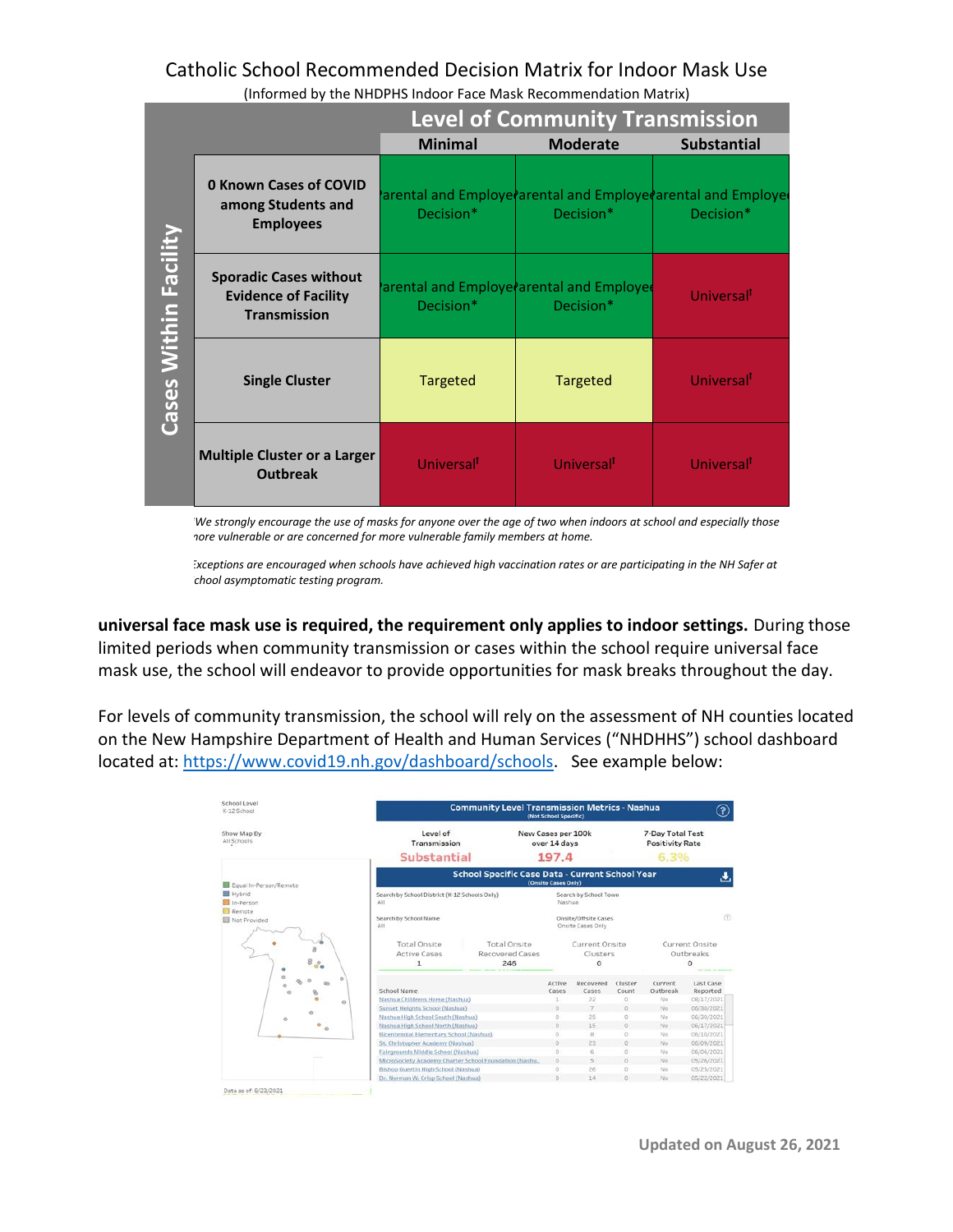Each school leader, in conjunction with the Health and Safety Committee of the Advisory Board, should review the metrics weekly in order to respond to what is happening in their local community and school facility in a timely manner. The school should focus on the level of community transmission in the each of counties in which their students and employees reside.

## **4. Covid Vaccines will not be required for employees, students, or visitors and school employees will remember that a person's vaccination status is personal medical information:**

Students, employees, and visitors will not be asked if they have been vaccinated.

The direction of Bishop Libasci in his June 6th Letter to the Faithful is most appropriate when he stated, "*In making a decision whether to wear a mask, those who have not been vaccinated must be mindful of the need to take other safeguards for the care of self and others, as recommended by public health authorities. In any event, let us not shame or admonish other people whatever course of action they decide to take."* 

## **5. Frequently washing or sanitizing hands throughout the day**

Sanitizing stations should be placed so employees, students, and visitors can sanitize their hands upon entry. Employees and students should wash or sanitize their hands at scheduled intervals throughout the day and upon entry into classrooms after traversing through common areas include hallways, lobbies, café, elevators, stairways, meeting rooms, and restrooms. Instructions regarding how to wash hands shall be posted at all sinks throughout the building. Sanitizer must be provided upon entry to each classroom and common area. The following are some resources from the CDC on handwashing and sanitizing. Keep in mind that handwashing is ALWAYS preferred to sanitizing.

<https://www.cdc.gov/handwashing/show-me-the-science-hand-sanitizer.html> <https://www.cdc.gov/coronavirus/2019-ncov/hcp/hand-hygiene.html> <https://www.cdc.gov/handwashing/hand-sanitizer-use.html>

### **6. Social distancing is strongly encouraged between individuals when possible and practical.**

Student desks should be at least three feet apart in the classroom and students should socially distance at least three feet if at all possible at large gatherings or when cohorts are not possible.

### **7. Disinfecting Desk Areas and Shared Supplies should remain the norm:**

Desks will be disinfected with an EPA approved disinfecting wipe or disinfection solution between each student use and at the end of the school day, including shared computer keyboards, mice, or any other shared student supplies. Shared supplies and materials among students will be limited.

### **8. Visitors:**

Visitors to the building are allowed and will not be required to complete a screening form or have their temperatures taken. However, we ask that visitors do not come to the building if they are sick under any circumstances. Signs will be posted on our entrances asking staff and visitors to not enter if they are sick. Visitors may be asked to wear a mask as stated in Section 3 above.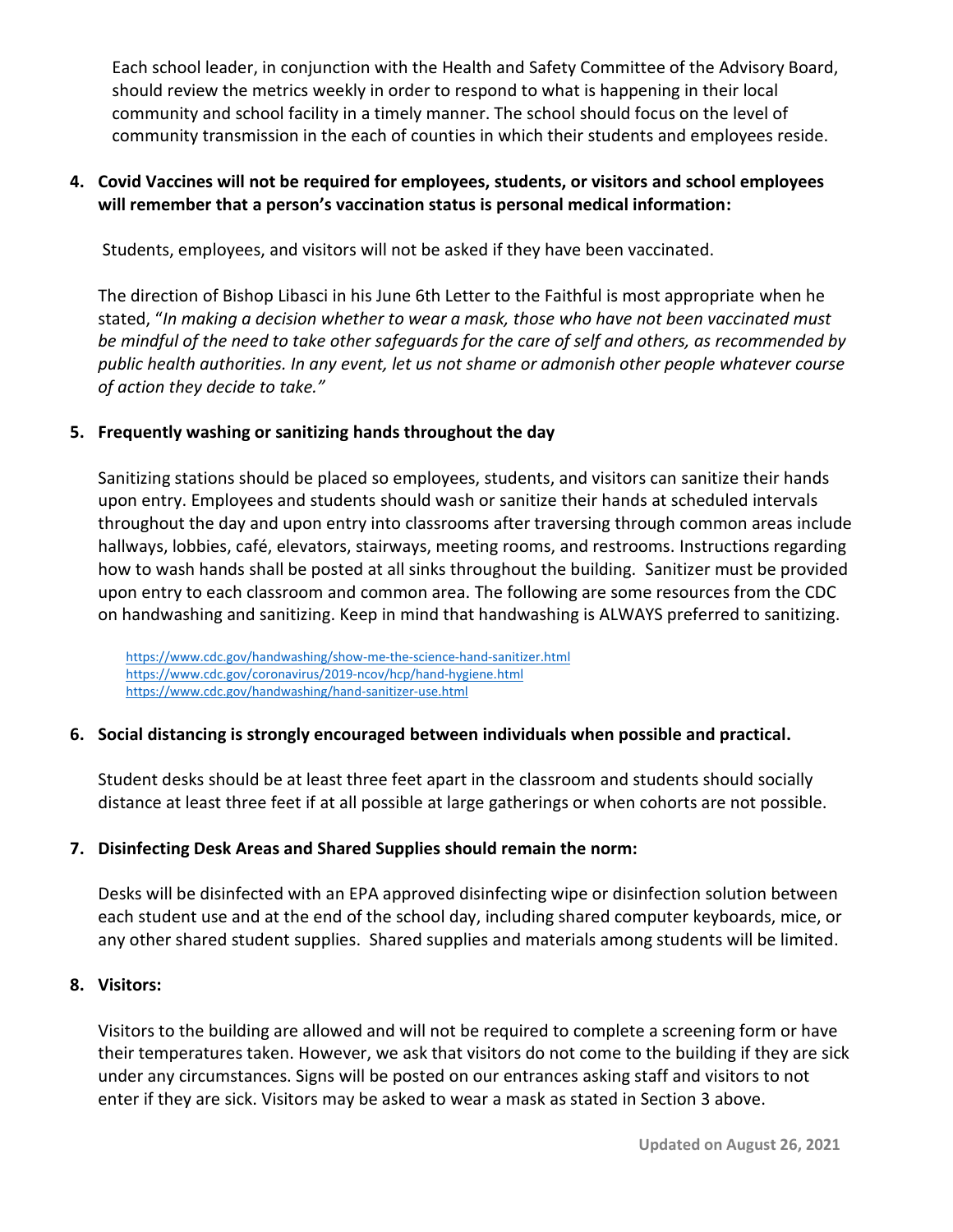### **9. Common Areas:**

Holy Mass: Schools will return to attending Holy Mass and other liturgical services in person, following the diocesan guidance for Holy Mass.

Lunch and the Cafeteria: Employees and students may return to using the cafeteria. Handwashing before and after is strongly encouraged as well as continued social distancing or keeping groups of students in a cohort.

Restrooms: Employees and students must wash hands upon entering and leaving. The school should continue to consider staggering times of use, social distancing, and frequent cleanings of the bathroom throughout the day.

Outside Areas and Playgrounds: Outside areas may be used for lunches, gym, recess, etc. Masks should not be worn by students when participating in physical exercise.

Co-curriculars: Schools will resume co-curricular offerings following the above-mentioned guidelines.

## **10. All schools will have a communication plan to educate staff, families, and children about COVID-19 health and safety practices at the school:**

Schools should understand the importance of explaining the "why" and not just informing the community of the plan and updates to the plan when applicable as this may prevent as many questions or concerns for families and employees. Continual formation of employees and students regarding best practices for continued health and reminders of school protocols should be sent to the community on a regular basis. Best practices for a healthy environment should be included to the school handbook. It is important to remember that parents consider safety of paramount importance when selecting a school for their children.

### **11. Best practices as learned this past year:**

- a. Maintain an abundant supply of PPE, cleaning supplies, and other necessary materials.
- b. As much as possible, handle requests from parents and employees for reasonable accommodations.
- c. Classroom or grade level cohorts have been the best prevention from keeping entire schools moving to remote learning during an increase in COVID cases.
- d. Minister to the spiritual, emotional, and physical wellbeing of the faculty, staff, and students. Frequent and consistent spiritual and emotional development is essential.
- e. Students learn most effectively when distractions are limited and a return to normalcy is critical to student success.
- f. Communication and transparency with parents and staff is paramount to a healthy community.

### **IV: Monitor Ongoing Health Updates and the Effectiveness of the Plan:**

After the school year begins, the Health and Safety Committee of the Board should continue to meet regularly and provide consultation to the Principal/Head of School on the latest information from the